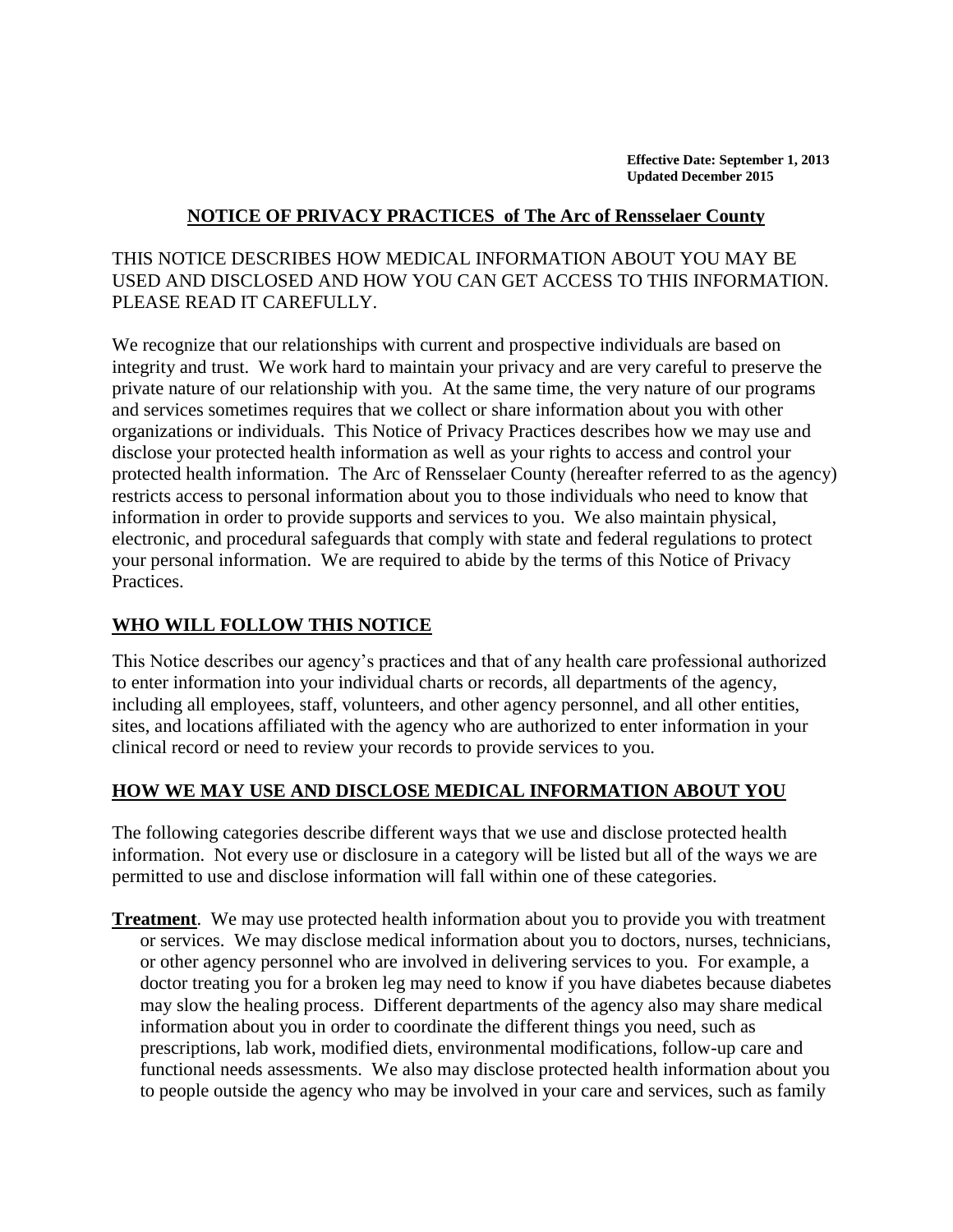members, advocates, employers or others who provide services that are part of your plans of service.

- **Payment**. We may use and disclose protected health information about you so that the treatment and services you receive from the agency may be billed to and payment may be collected from you, Medicaid, an insurance company, or another third party. For example, we may need to give your health plan information about services you received at the agency so your health plan will pay us or reimburse you for the visits. We may also tell your health plan about a treatment you are going to receive to obtain prior approval or to determine whether your plan will cover the treatment.
- **Health Care Operations**. We may use and disclose protected health information about you for agency operations. These uses and disclosures are necessary ensure sure that all of the individuals we support receive quality care. For example, we may use information to review our services and to evaluate the performance of our staff in supporting for you. We may also combine information about many individuals receiving our services to decide what additional services the agency should offer, what services are not needed, and whether certain programs are effective. We may also disclose information to doctors, nurses, technicians, and agency personnel for review and learning purposes. We may also combine the protected health information we have with protected health information from other agencies to compare how we are doing and see where we can make improvements in the care and services we offer. We may remove information that identifies you from this set of medical information so others may use it to study health care and health care delivery without learning who the specific individuals are.

#### **We may also use or disclose your protected health information in these additional ways:**

**Appointment Reminders**. We may use and disclose information to contact you as a reminder that you have an appointment for services at the agency.

**Treatment Alternatives**. We may use and disclose protected health information to tell you about or recommend possible treatment options, alternatives, or other services that may be of interest to you.

**Health-Related Benefits and Services**. We may use and disclose information to tell you about health-related benefits or services that may be of interest to you.

**Marketing Activities** The agency must obtain your prior written authorization to use your protected health information, except for a face-to-face encounter or a communication involving a promotional gift of nominal value.

**Fundraising.** We may use protected health information to send fundraising communications to you. We must offer you the opportunity to opt out of future fundraising communications

**Individuals Involved in Your Care or Payment for Your Care**. We may release protected health information about you to a friend or family member who is involved in your care. We may also give information to someone who helps pay for your care. In addition, we may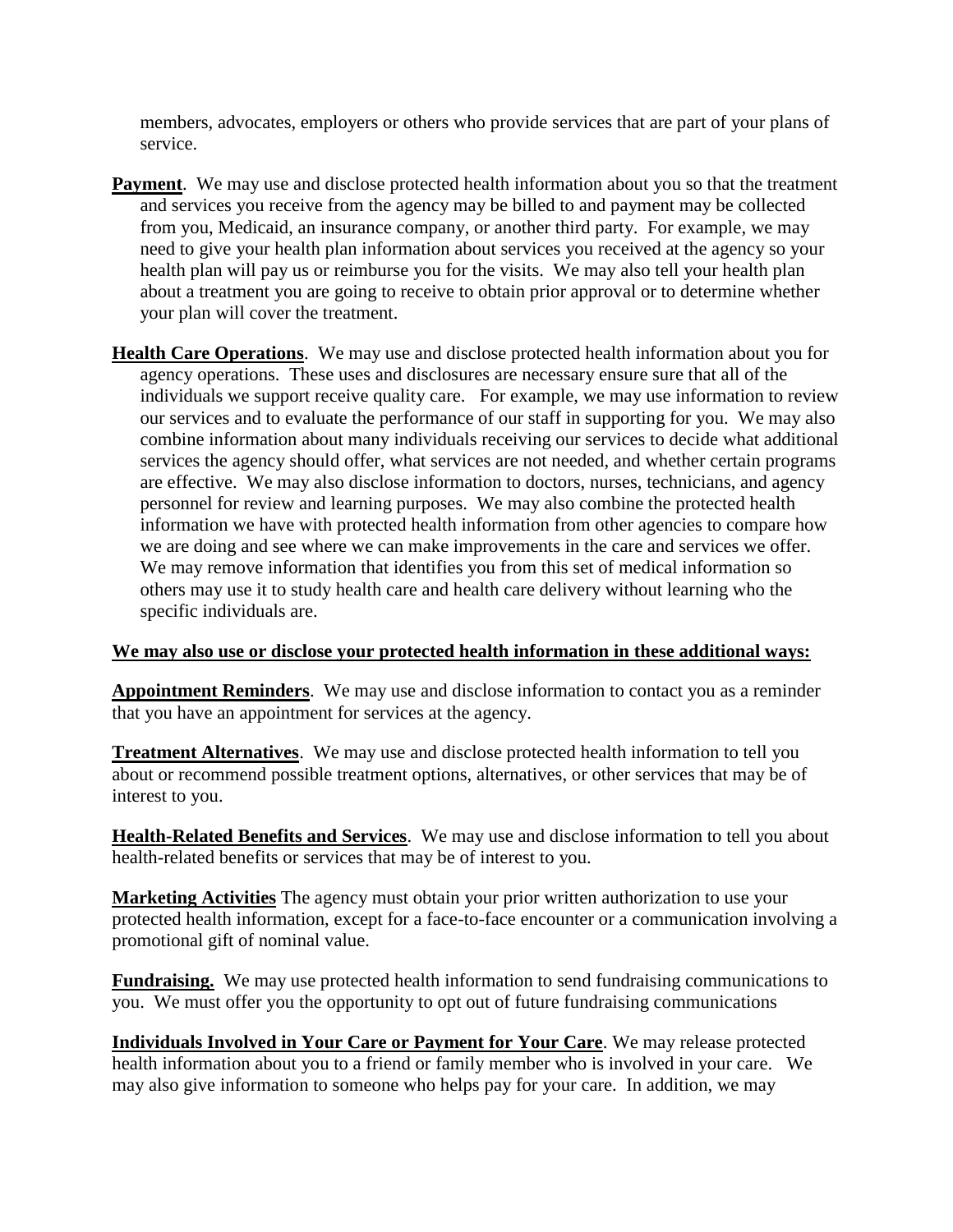disclose protected health information about you to an entity assisting in a disaster relief effort so that your family can be notified about your condition, status and location.

**Research.** Under certain circumstances, we may use and disclose protected health information about you for research purposes. For example, a research project may involve comparing the health and recovery of all individuals who received one medication to those who received another, for the same condition. All research projects, however, are subject to a special approval process. This process evaluates a proposed research project and its use of medical information, trying to balance the research needs with individuals' need for privacy of their medical information. Before we use or disclose medical information for research, the project will have been approved through this research approval process, but we may, however, disclose medical information about you to people preparing to conduct a research project, for example, to help them look for individuals with specific medical needs, so long as the medical information they review does not leave the agency. We will almost always ask for your specific permission if the researcher will have access to your name, address or other information that reveals who you are, or will be involved in your care at the agency.

As **Required By Law**. We will disclose protected health information about you when required to do so by federal, state or local law.

**To Avert a Serious Threat to Health or Safety**. We may use and disclose protected health information about you when necessary to prevent a serious threat to your health and safety or the health and safety of the public or another person. Any disclosure, however, would only be to someone able to help prevent the threat.

**Workers' Compensation**. We may release medical information about you for workers' compensation or similar programs. These programs provide benefits for work-related injuries or illness.

**Public Health Risks**. We may disclose medical information about you for public health activities. These activities generally include prevention or control of disease, injury or disability, reporting of births, deaths, child abuse/neglect, reactions to medications/problems with products, notification to individuals regarding recall of products, and notification to an individual who may have been exposed to a disease or may be at risk for contracting or spreading a disease.

**Health Oversight Activities**. We may disclose protected health information to an oversight agency for activities authorized by law. These oversight activities include, for example, audits, investigations, inspections, and licensure. These activities are necessary for the government to monitor the health care system, government programs, and compliance with civil rights laws.

**Lawsuits and Disputes**. We may disclose protected health information about you in the course of any administrative of judicial proceeding. If you are involved in such a proceeding, we will disclose health information if the judge or presiding officer orders us to do so.

**Law Enforcement**. We may release protected health information if asked to do so by a law enforcement official:

• In response to a court order, subpoena, warrant, summons or similar process;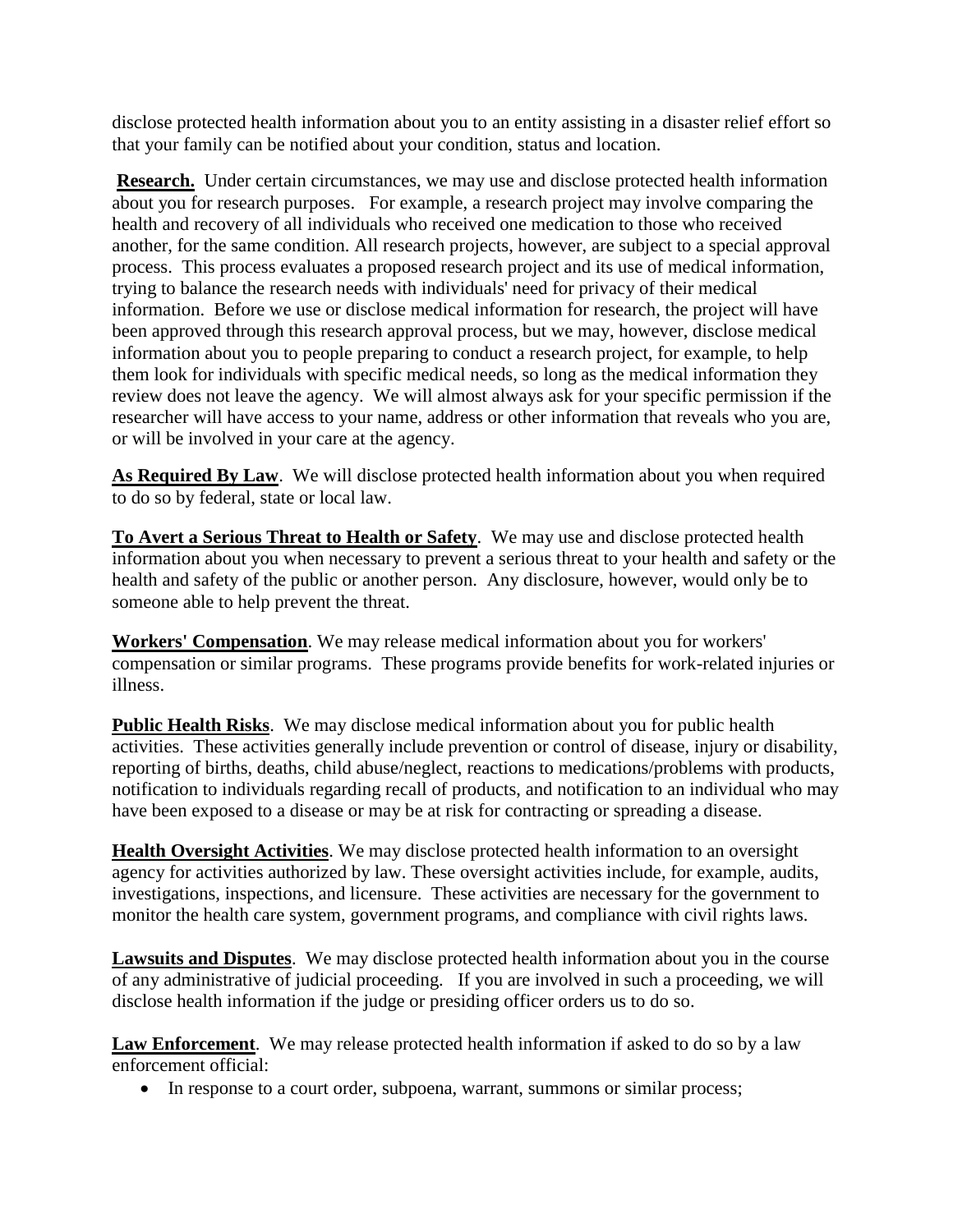- To identify or locate a suspect, fugitive, material witness, or missing person;
- About the victim of a crime if, under certain limited circumstances, we are unable to obtain the person's agreement;
- About a death we believe may be the result of criminal conduct;
- About criminal conduct at the agency; and
- In emergency circumstances to report a crime; the location of the crime or victims; or the identity, description or location of the person who committed the crime.

**Coroners, Medical Examiners and Funeral Directors**. We may release protected health information to a coroner or medical examiner. This may be necessary, for example, to identify a deceased person or determine the cause of death. We may also release protected health information about individuals supported by the agency to funeral directors as necessary to carry out their duties.

## **YOUR AUTHORIZATION PRIOR TO DISCLOSURE IS REQUIRED IN SOME CASES**

The law requires your prior written authorization in the following cases. Not every use or disclosure in a category will be listed.

**Psychotherapy Notes** (**Option – Not Necessary if Agency does not Maintain Psychotherapy Notes).** We may use and disclose most psychotherapy notes, where appropriate, only with your prior authorization.

**Marketing Purposes/Sale of Protected Health Information**. We may use and disclose protected health information for marketing purposes or for disclosures constituting a sale of protected health information only with your prior authorization.

**Other Uses**. Other uses and disclosures of protected health information not covered by this notice or the laws that apply to us will be made only with your written authorization. If you provide us authorization to use or disclose protected health information about you, you may revoke that authorization, in writing, at any time. If you revoke your authorization, we will no longer use or disclose protected health information about you for the reasons covered by your written authorization.

# **YOUR RIGHTS REGARDING MEDICAL INFORMATION ABOUT YOU**

You have the following rights regarding medical information we maintain about you:

**Right to Inspect and Copy**. You have the right to inspect and copy protected health information that may be used to make decisions about your services. Usually, this includes medical and billing records, but does not include psychotherapy notes. If we maintain electronic health records, you have the right to obtain an electronic copy of your records. You may also, by written request, ask us to send your health information directly to another party. To inspect and copy protected health information that may be used to make decisions about you, you must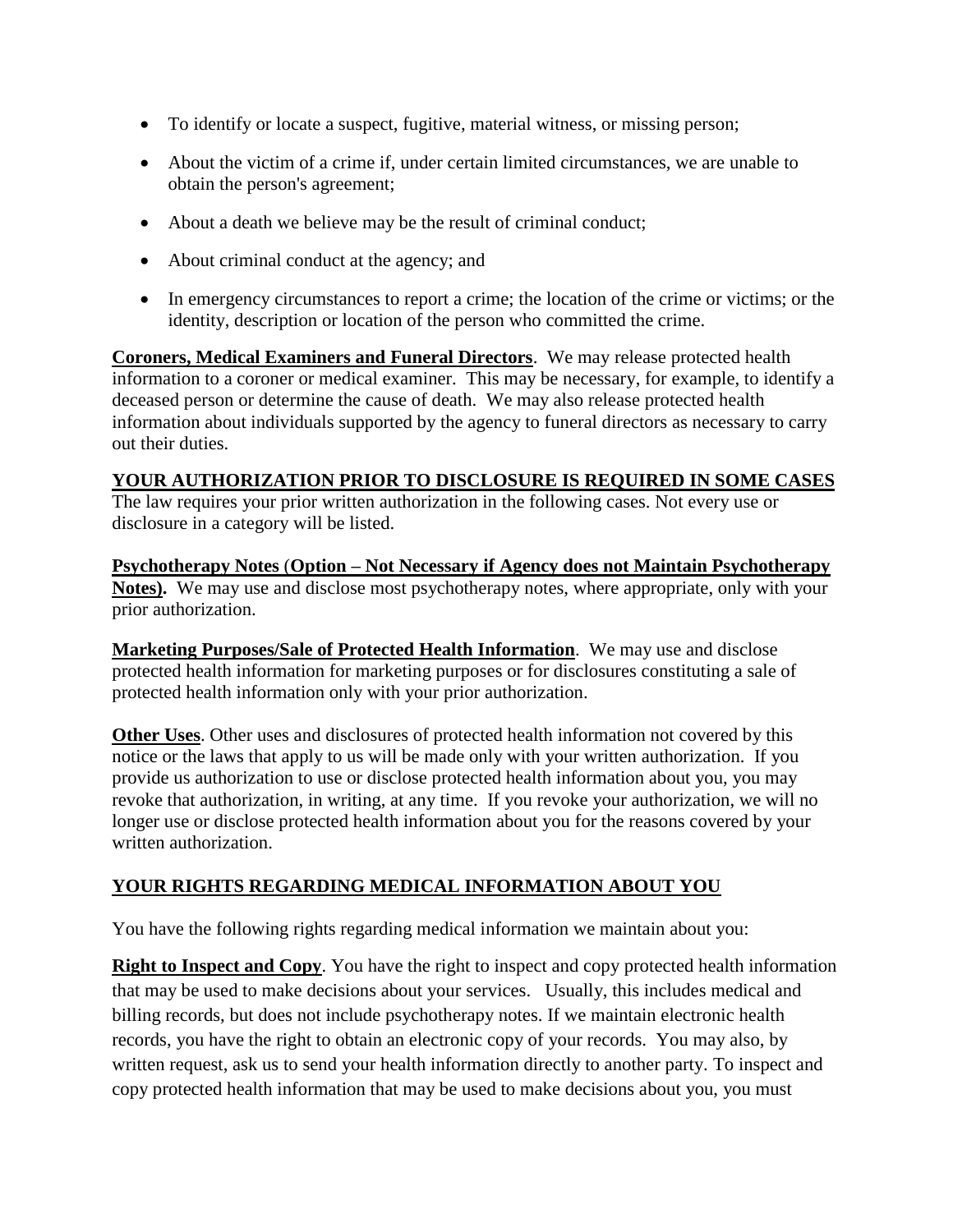submit your request in writing to **Corporate Compliance Officer, c/o** The Arc of Rensselaer County. If you request a copy of the information, we may charge a fee for the costs of copying, mailing or other supplies associated with your request.

We may deny your request to inspect and copy in certain very limited circumstances. If you are denied access to protected health information, you may request that the denial be reviewed. Another licensed health care professional chosen by the agency will review your request and the denial. The person conducting the review will not be the person who denied your request. We will comply with the outcome of the review.

**Right to Amend**. If you feel that protected health information we have about you is incorrect or incomplete, you may ask us to amend the information. You have the right to request an amendment for as long as the information is kept by or for the agency.

To request an amendment, your request must be made in writing and submitted to **Corporate Compliance Officer, c/o** The Arc of Rensselaer County. In addition, you must provide a reason that supports your request.

We may deny your request for an amendment if it is not in writing or does not include a reason to support the request. In addition, we may deny your request if you ask us to amend information that:

- Was not created by us, unless the person or entity that created the information is no longer available to make the amendment;
- Is not part of the protected health information kept by or for the agency;
- Is not part of the information which you would be permitted to inspect and copy; or
- Is accurate and complete.

**Right to an Accounting of Disclosures**. You have the right to request an "accounting of disclosures." This is a list of the disclosures we made of medical information about you excluding information used for treatment, health care operations and payment.

To request this list or accounting of disclosures, you must submit your request in writing to **Corporate Compliance Officer, c/o** The Arc of Rensselaer County. Your request must state a time period, which may not be longer than six years and may not include dates before **January 1, 2010.** Your request should indicate in what form you want the list (for example, on paper, electronically). The first list you request within a 12-month period will be free. For additional lists, we may charge you for the costs of providing the list. We will notify you of the cost involved and you may choose to withdraw or modify your request at that time before any costs are incurred.

**Right to Request Restrictions**. You have the right to request a restriction or limitation on the protected health information we use or disclose about you for treatment, payment or health care operations. You also have the right to request a limit on the protected health information we disclose about you to someone who is involved in your care or the payment for your care, like a